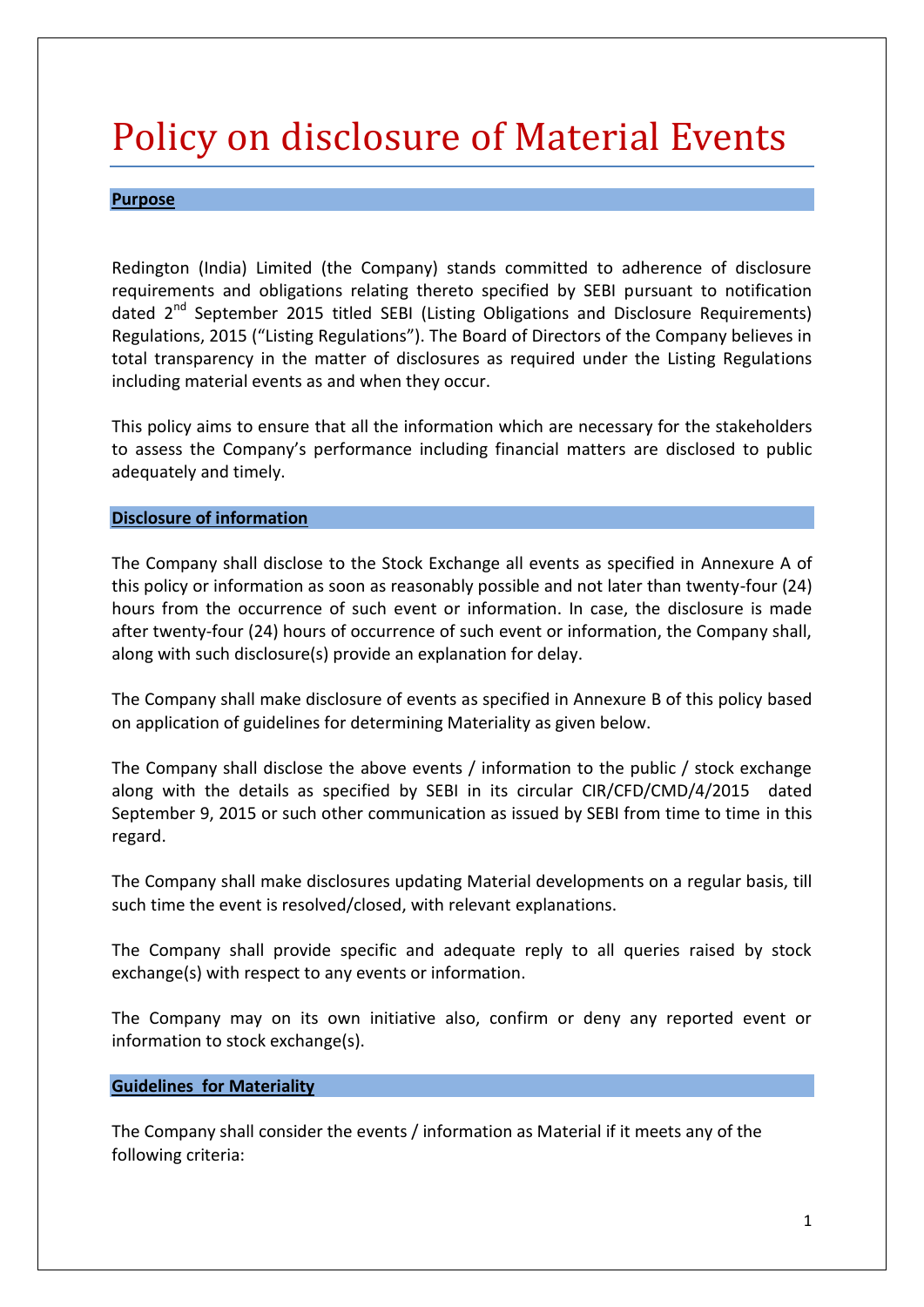- the omission of an event or information, which is likely to result in discontinuity or alteration of event or information already available publicly;
- the omission of an event or information is likely to result in significant market reaction if the said omission came to light at a later date; and
- Any other event, which may potentially impact the profit for period(s) / year and/ or affects the true and fair view of the balance sheet of the Company at any given point of time.

The Criteria is as follows

- I. If the event / information impacts the consolidated total revenue of the Company as per the last reported period (quarter) to the tune of 10 % or more.
- II. If the event / information impacts the consolidated networth as per the last reported balance sheet to the tune of 10% or more.

## **Authorised Persons**

Mr. Raj Shankar, Managing Director and in consultation with the Managing Director, Mr. S.V. Krishnan, Chief Financial Officer and Mr. M. MuthuKumarasamy, Secretary of the Company are authorised to determine whether any event/information fulfil the criteria for materiality as mentioned above and to decide on the disclosure of such event / information.

## *Contact details*

| <b>Designation</b> | <b>Managing</b>                         | <b>Chief Financial Officer</b> | <b>Company Secretary</b> |
|--------------------|-----------------------------------------|--------------------------------|--------------------------|
|                    | <b>Director</b>                         |                                |                          |
| <b>Name</b>        | Raj Shankar                             | S V Krishnan                   | M Muthukumarasamy        |
| <b>Contact No</b>  | 044 42243102                            | 044 42243200                   | 044 42243201             |
| Mail id            | investors@redington.co.in               |                                |                          |
| <b>Contact</b>     | Redington (India) Limited               |                                |                          |
| <b>Address</b>     | Centre Point, Plot no.8 & 11,           |                                |                          |
|                    | Thiru Vi. Ka. Industrial Estate, Guindy |                                |                          |
|                    | Chennai -600 032                        |                                |                          |

#### **Simultaneous and identical disclosure**

If any of the Company's subsidiaries listed in India / overseas, the information relating to it, on satisfaction of the criteria for materiality as stated above, shall be disclosed to the public after material information is disclosed publicly by such entity.

#### **Authority to Make Alterations**

The Board of Directors are authorized to make such alterations to this Policy as considered appropriate, subject, however, to the condition that such alterations shall not be inconsistent with the provisions of the Regulations, 2015 and any amendment thereto from time to time.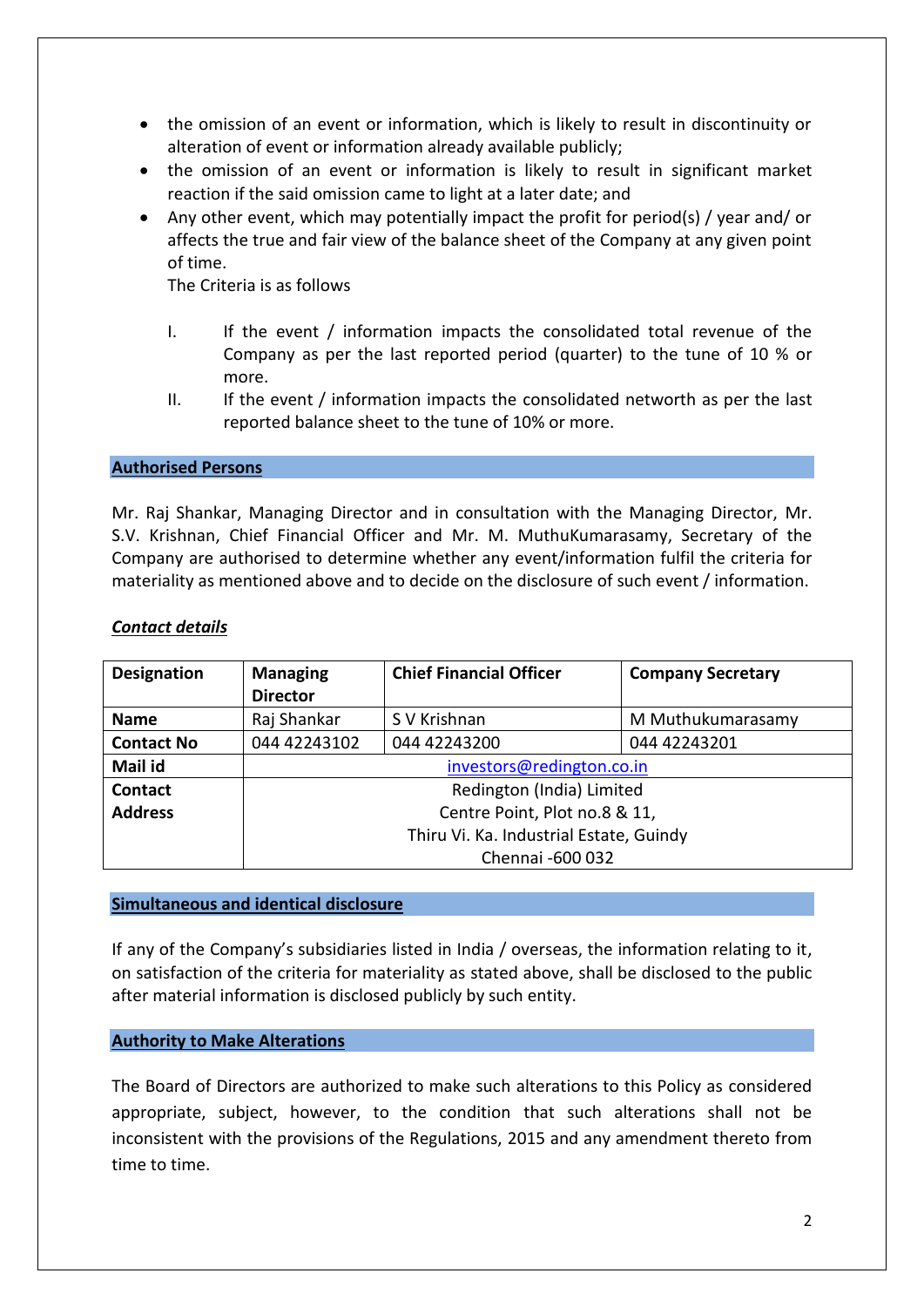## **Annexure A**

1. Acquisition(s) (including agreement to acquire), Scheme of Arrangement (amalgamation/ merger/ demerger/restructuring), or sale or disposal of any unit(s), division(s) or subsidiary of the Company or any other restructuring.

Explanation.- For the purpose of this sub-para, the word 'acquisition' shall mean,-

(i) Acquiring control, whether directly or indirectly; or,

(ii) Acquiring or agreeing to acquire shares or voting rights in, a company, whether directly or indirectly, such that -

(a) The Company holds shares or voting rights aggregating to five per cent or more of the shares or voting rights in the said company, or;

(b) There has been a change in holding from the last disclosure made under sub-clause (a) of clause (ii) of the Explanation to sub-para and such change exceeds two per cent of the total shareholding or voting rights in the said company.

2. Issuance or forfeiture of securities, split or consolidation of shares, buyback of securities, any restriction on transferability of securities or alteration in terms or structure of existing securities including forfeiture, reissue of forfeited securities, alteration of calls, redemption of securities etc.

3. Revision in Rating(s).

4. Outcome of Meetings of the board of directors: The Company shall disclose to the Exchange(s), outcome of Meetings of the board of directors, held to consider the following:

a) Dividends and/or cash bonuses recommended or declared or the decision to pass any dividend and the date on which dividend shall be paid/dispatched;

b) Any cancellation of dividend with reasons thereof;

c) The decision on buyback of securities;

d) The decision with respect to fund raising proposed to be undertaken

e) Increase in capital by issue of bonus shares through capitalization including the date on which such bonus shares shall be credited/dispatched;

f) Reissue of forfeited shares or securities, or the issue of shares or securities held in reserve for future issue or the creation in any form or manner of new shares or securities or any other rights, privileges or benefits to subscribe to;

g) Short particulars of any other alterations of capital, including calls;

h) Financial results;

i) Decision on voluntary delisting by the Company from stock exchange(s).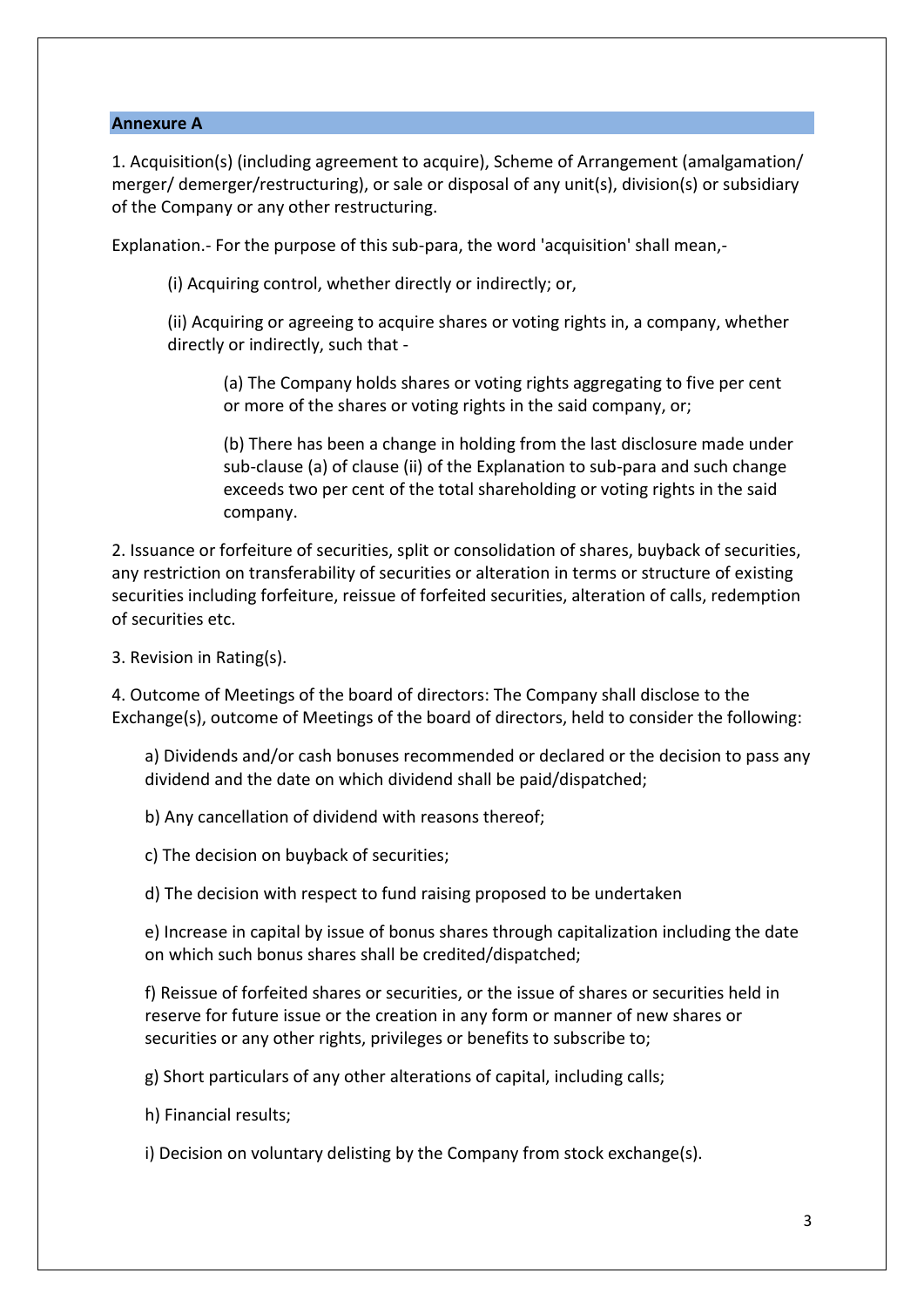5. Agreements (viz. shareholder agreement(s), joint venture agreement(s), family settlement agreement(s) (to the extent that it impacts management and control of the Company), agreement(s)/treaty(ies)/contract(s) with media companies) which are binding and not in normal course of business, revision(s) or amendment(s) and termination(s) thereof.

6. Fraud/defaults by promoter or key managerial personnel or by Company or arrest of key managerial personnel or promoter.

7. Change in directors, key managerial personnel (Managing Director, Chief Executive Officer, Chief Financial Officer , Company Secretary etc.), Auditor and Compliance Officer.

8. Appointment or discontinuation of share transfer agent.

9. Corporate debt restructuring.

10. One time settlement with a bank.

11. Reference to BIFR and winding-up petition filed by any party /creditors.

12. Issuance of Notices, call letters, resolutions and circulars sent to shareholders, debenture holders or creditors or any class of them or advertised in the media by the Company.

13. Proceedings of Annual and extraordinary general meetings of the Company.

14. Amendments to memorandum and articles of association of Company, in brief.

15. Schedule of Analyst or institutional investor meet and presentations on financial results made by the Company to analysts or institutional investors;